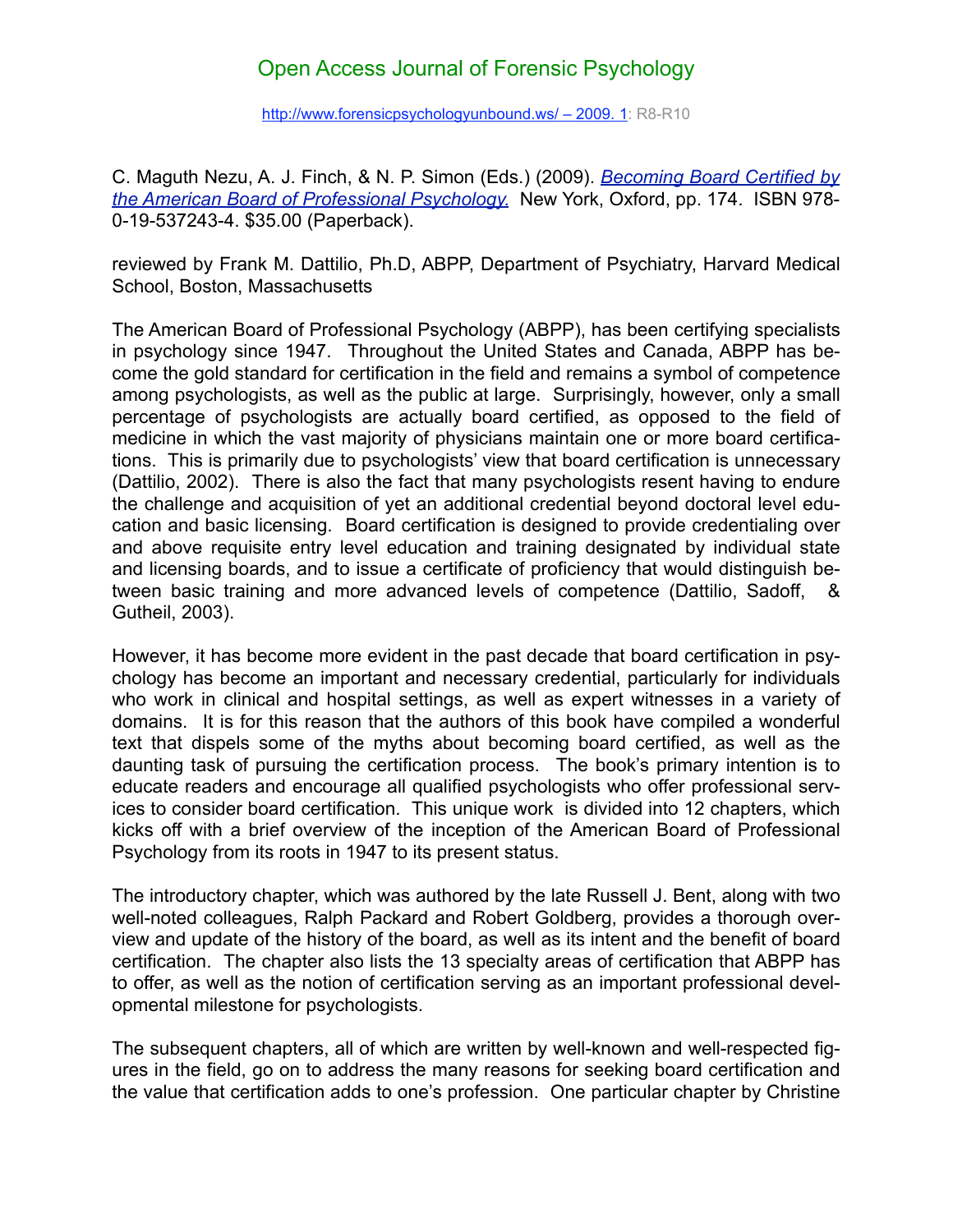Maguth Nezu, the current president of ABPP, addresses many of the personal fears and concerns that psychologists may have with regard to pursuing board certification and helps prospective candidates to consider strategies for dealing with hurdles, as well as reasons for both emerging and seasoned professionals to seek board certification.

This chapter is followed by an excellent contribution authored by Nadine Kaslow and Victoria M. Ingram on board certification and competency-based perspectives. The contents focus on the foundational and functional competency of each specialty board as it pertains to interpersonal interactions, individual and cultural diversity, ethical and legal foundations, professional identification, aspects of intervention consultation, sciencebased applications, as well as supervision, teaching, and management. Additional areas address assessment of competence and the process of competency-based examinations, all of which provide the reader with a solid understanding of a competencybased perspective.

David R. Cox follows with a very appropriate chapter addressing the issue of when to start the process of pursuing credentialing with ABPP. It compares ABPP to other credentials, as well as the licensing process, and discusses the options for early career psychologists, as well as the options that are available to senior clinicians and practitioners and mid-career psychologists who desire board certification. A recommendation made in this chapter is that one should consider the ABPP application process as soon as possible, with the offer that any questions by prospective applicants may be directed to the central office of ABPP.

Oftentimes, finding the right specialty board for which to apply can also be a difficult chore. This issue is addressed in an excellent chapter by Thomas J. Boll, which outlines the various board specialties and why one might decide to seek multiple board certifications at all. All of this is underscored by the notion that board certifications benefit the consumer, informs our colleagues, and reflects well on those individuals who obtain certification. Additional chapters outline the details on how to prepare for oral examinations, as well as specific preparation for the written examinations that are offered in the specialties of clinical neuropsychology and forensic psychology.

In addition, there are chapters that cover preparation for the practice sample, with a detailed outline in terms of how candidates may structure their written practice samples and prepare for reviewers' evaluation of the practice sample. Additional chapters also address working with a board-certified mentor in a particular specialty area, complete with mentoring guidelines and suggestions. An elaborate section highlights the preparation for the oral examination and offers advice on dealing with an examining committee and preparing for the ethics portion of the oral examination, as well as how to handle difficult questions. The notion of preparing for oral examinations typically produces a high level of anxiety for most candidates. A specific chapter is dedicated to the various challenges that candidates are likely to encounter. The book even includes an entire chapter on what to do when one fails an examination and decides to submit an appeal. An entire outline discusses the steps involved in the appeals process, as well as how to avoid unsuccessful appeals.